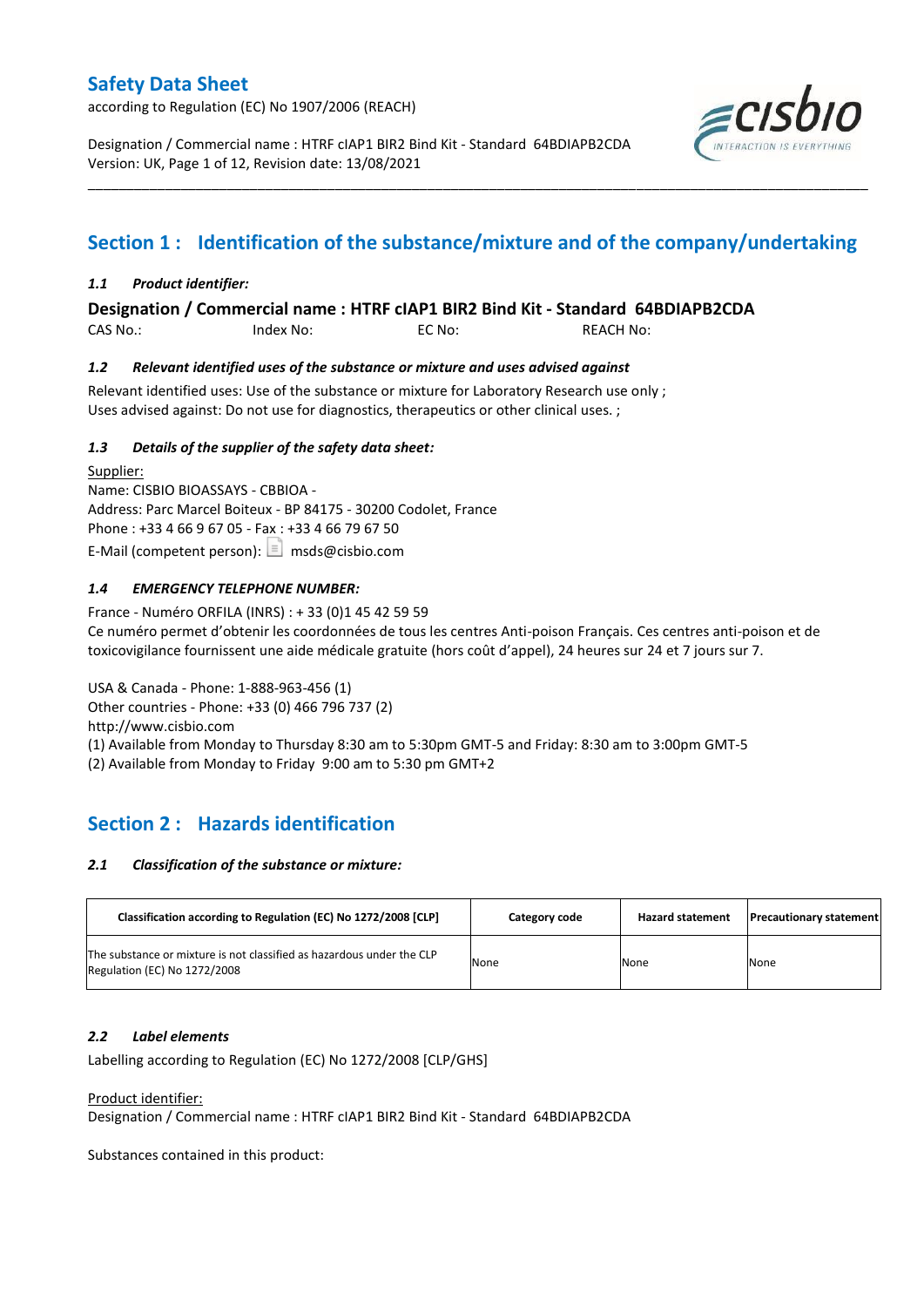according to Regulation (EC) No 1907/2006 (REACH)

Designation / Commercial name : HTRF cIAP1 BIR2 Bind Kit - Standard 64BDIAPB2CDA Version: UK, Page 2 of 12, Revision date: 13/08/2021



Hazard pictograms

Signal word:

Hazard and precautionary statements:

#### *2.3 Other hazards*

The mixture does not contain substances classified as 'Substances of Very High Concern' (SVHC) >= 0.1% published by the European CHemicals Agency (ECHA) under article 57 of REACH. The mixture satisfies neither the PBT nor the vPvB criteria for mixtures in accordance with annexe XIII of the REACH regulations EC 1907/2006. ; Adverse human health effects and symptoms:

\_\_\_\_\_\_\_\_\_\_\_\_\_\_\_\_\_\_\_\_\_\_\_\_\_\_\_\_\_\_\_\_\_\_\_\_\_\_\_\_\_\_\_\_\_\_\_\_\_\_\_\_\_\_\_\_\_\_\_\_\_\_\_\_\_\_\_\_\_\_\_\_\_\_\_\_\_\_\_\_\_\_\_\_\_\_\_\_\_\_\_\_\_\_\_\_\_\_\_\_\_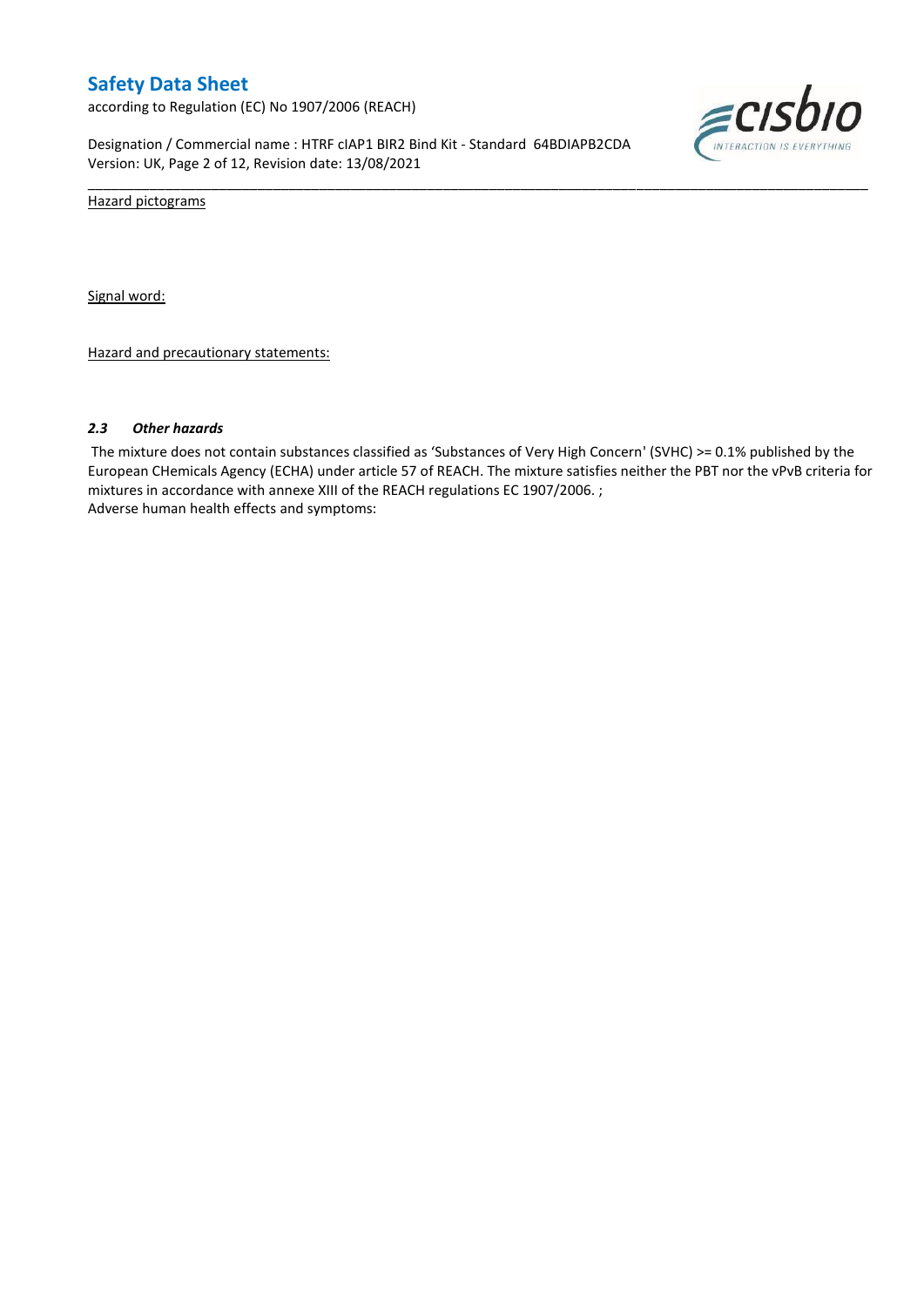according to Regulation (EC) No 1907/2006 (REACH)



Designation / Commercial name : HTRF cIAP1 BIR2 Bind Kit - Standard 64BDIAPB2CDA Version: UK, Page 3 of 12, Revision date: 13/08/2021

## **Section 3 : Composition/information on ingredients**

### *3.2 Mixtures*

Hazardous ingredients:

| Substance name     | CAS n°       | Index n' | EC n°     | <b>Classification according Regulation (EC)</b><br><b>No. 1272 [CLP]</b> | Concentration<br>(%) | <b>SCL</b> | M-factor |
|--------------------|--------------|----------|-----------|--------------------------------------------------------------------------|----------------------|------------|----------|
| dimethyl sulfoxide | 7-68-5<br>67 |          | 200-664-3 |                                                                          | :100%                |            |          |

\_\_\_\_\_\_\_\_\_\_\_\_\_\_\_\_\_\_\_\_\_\_\_\_\_\_\_\_\_\_\_\_\_\_\_\_\_\_\_\_\_\_\_\_\_\_\_\_\_\_\_\_\_\_\_\_\_\_\_\_\_\_\_\_\_\_\_\_\_\_\_\_\_\_\_\_\_\_\_\_\_\_\_\_\_\_\_\_\_\_\_\_\_\_\_\_\_\_\_\_\_

Additional information:

Full text of H- and EUH-phrases: see SECTION 16.

## **Section 4 : First aid measures**

#### *4.1 Description of first aid measures*

**General information**:Do not leave affected person unattended. ;

**Following inhalation**: In case of respiratory tract irritation, consult a physician. ;

**Following skin contact**:After contact with skin, wash immediately with water ;

**Following eye contact**:After contact with the eyes, rinse with water with the eyelids open for a sufficient length of time, then consult an ophthalmologist immediately. ;

**Following ingestion**:Do NOT induce vomiting. ;

#### **Self-protection of the first aider**:

#### *4.2 Most important symptoms and effects, both acute and delayed*

Symptoms:No known symptoms to date. ; Effects:

#### *4.3 Indication of any immediate medical attention and special treatment needed*

Notes for the doctor:

## **Section 5 : Firefighting measures**

#### *5.1 Extinguishing media:*

**Suitable extinguishing media**:This product is not flammable. Use extinguishing agent suitable for type of surrounding fire ;

#### *5.2 Special hazards arising from the substance or mixture*

Hazardous combustion products:/

#### *5.3 Advice for fire-fighters*

Wear Protective clothing.;

## **Section 6 : Accidental release measures**

*6.1 Personal precautions, protective equipment and emergency procedures*

Emergency procedures: Provide adequate ventilation. ;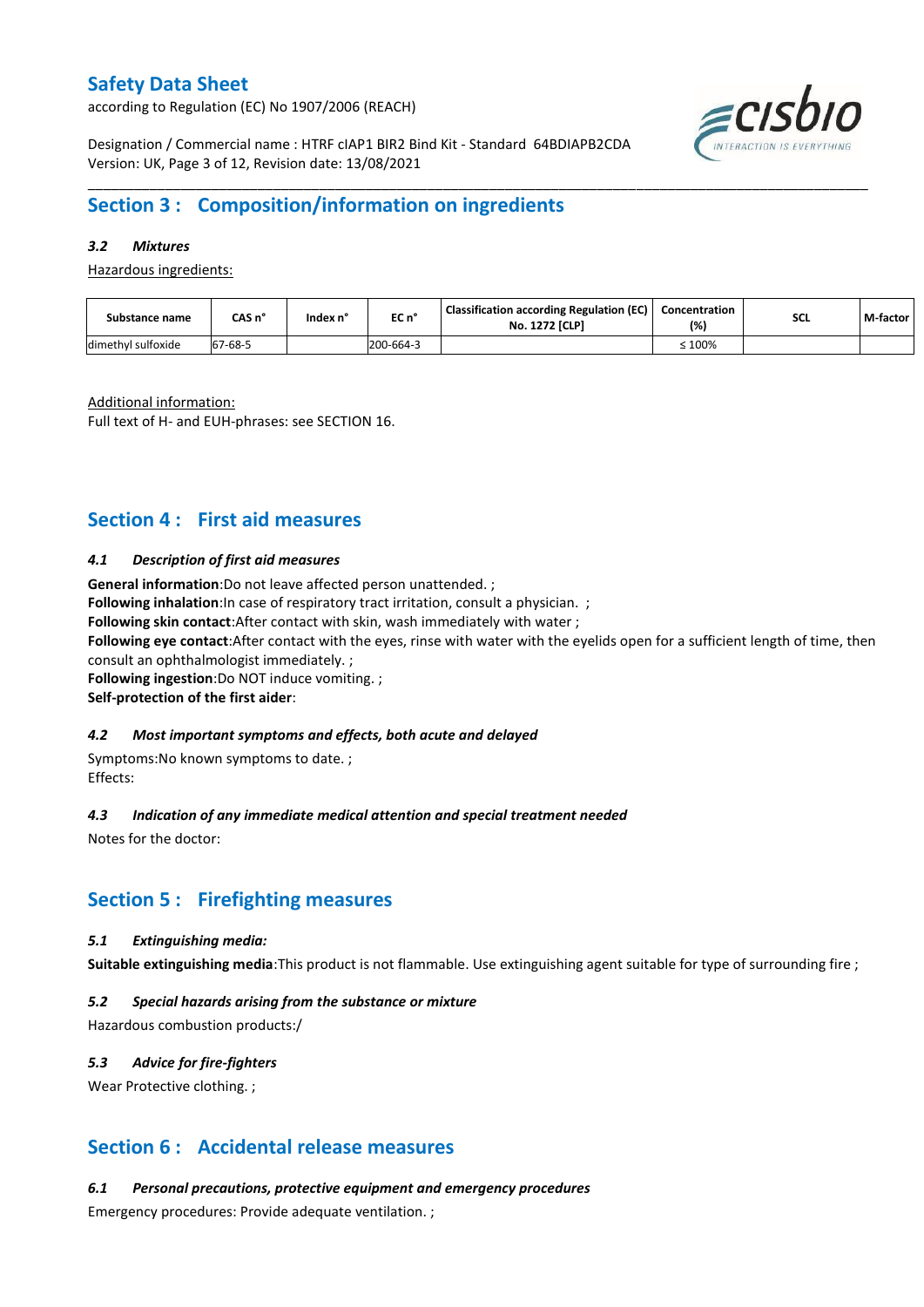according to Regulation (EC) No 1907/2006 (REACH)

Designation / Commercial name : HTRF cIAP1 BIR2 Bind Kit - Standard 64BDIAPB2CDA Version: UK, Page 4 of 12, Revision date: 13/08/2021

\_\_\_\_\_\_\_\_\_\_\_\_\_\_\_\_\_\_\_\_\_\_\_\_\_\_\_\_\_\_\_\_\_\_\_\_\_\_\_\_\_\_\_\_\_\_\_\_\_\_\_\_\_\_\_\_\_\_\_\_\_\_\_\_\_\_\_\_\_\_\_\_\_\_\_\_\_\_\_\_\_\_\_\_\_\_\_\_\_\_\_\_\_\_\_\_\_\_\_\_\_

## *6.2 Environmental precautions*

Do not allow to enter into surface water or drains. ;

#### *6.3 Methods and material for containment and cleaning up*

For cleaning up:Suitable material for taking up: Absorbing material, organic ; Other information:

### *6.4 Reference to other sections*

Additional information:

## **Section 7 : Handling and storage**

### *7.1 Precautions for safe handling*

Protective measures: Advice on safe handling:Avoid contact with skin, eyes and clothes. ; Fire preventions:

Do not eat, drink or smoke in areas where reagents are handled. ; Advice on general occupational hygiene Handle in accordance with good industrial hygiene and safety practice ;

### *7.2 Conditions for safe storage, including any incompatibilities*

Technical measures and storage conditions: Requirements for storage rooms and vessels: Keep container tightly closed. ; Hints on storage assembly: Materials to avoid: Further information on storage conditions:

#### *7.3 Specific end uses:*

Recommendations on specific end uses: Observe technical data sheet. ;

## **Section 8 : Exposure controls/personal protection**

#### *8.1 Control parameters*

Preliminary remark:

#### 8.1.1 Occupational exposure limits:

France

| Source:            |           | Informations relatives à la réglementation VME (France) : ED 984, 07.2012 |               |           |            |           |  |  |  |  |  |  |  |
|--------------------|-----------|---------------------------------------------------------------------------|---------------|-----------|------------|-----------|--|--|--|--|--|--|--|
| <b>Substance</b>   | EC No.    | CAS-No                                                                    | $VLE$ (mg/m3) | VLE (ppm) | VME(mg/m3) | VME (ppm) |  |  |  |  |  |  |  |
| 67-68-5 / 200-664- | 200-664-3 | 67-68-5                                                                   |               |           |            |           |  |  |  |  |  |  |  |

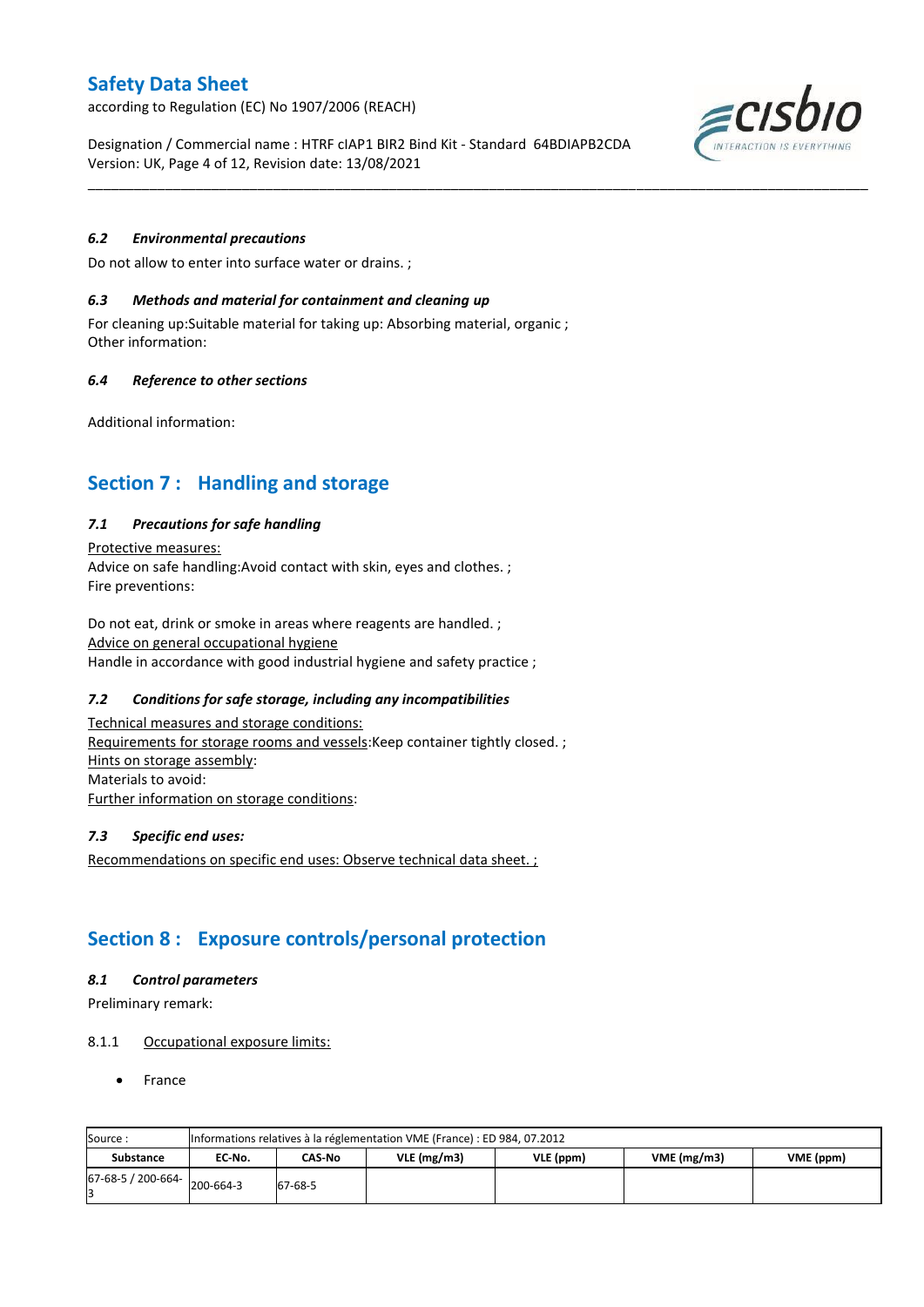according to Regulation (EC) No 1907/2006 (REACH)



Designation / Commercial name : HTRF cIAP1 BIR2 Bind Kit - Standard 64BDIAPB2CDA Version: UK, Page 5 of 12, Revision date: 13/08/2021

### • Spain

| Source:                      | June 2015 | Limites de Exposicion Profesional para Agentes Quimicos en Espana<br>Instituto Nacional de Seguridad e Higiene en el Trabajo |                  |              |                  |              |  |  |  |  |  |  |  |
|------------------------------|-----------|------------------------------------------------------------------------------------------------------------------------------|------------------|--------------|------------------|--------------|--|--|--|--|--|--|--|
| Substance                    | EC No.    | CAS-No                                                                                                                       | $VLA-EC$ (mg/m3) | VLA-EC (ppm) | $VLA-ED (mg/m3)$ | VLA-ED (ppm) |  |  |  |  |  |  |  |
| 67-68-5 / 200-664- 200-664-3 |           | 67-68-5                                                                                                                      |                  |              |                  |              |  |  |  |  |  |  |  |

\_\_\_\_\_\_\_\_\_\_\_\_\_\_\_\_\_\_\_\_\_\_\_\_\_\_\_\_\_\_\_\_\_\_\_\_\_\_\_\_\_\_\_\_\_\_\_\_\_\_\_\_\_\_\_\_\_\_\_\_\_\_\_\_\_\_\_\_\_\_\_\_\_\_\_\_\_\_\_\_\_\_\_\_\_\_\_\_\_\_\_\_\_\_\_\_\_\_\_\_\_

### **•** Germany

| Source:             | TRGS 900, June 2015, BAuA |               |               |           |
|---------------------|---------------------------|---------------|---------------|-----------|
| <b>Substance</b>    | EC No.                    | <b>CAS-No</b> | $AGW$ (mg/m3) | AGW (ppm) |
| 67-68-5 / 200-664-3 | 200-664-3                 | 67-68-5       | 320           | 100       |

- Italia
- Greece
- $\bullet$  UK
- OSHA (USA)

| Source:                       | Occupational Safety and Health Administration (OSHA) Permissible Exposure Limits (PELS) from 29 CFR 1910.1000 |                   |                                                                            |                                                                               |                                                                      |                                                                        |  |  |  |  |  |
|-------------------------------|---------------------------------------------------------------------------------------------------------------|-------------------|----------------------------------------------------------------------------|-------------------------------------------------------------------------------|----------------------------------------------------------------------|------------------------------------------------------------------------|--|--|--|--|--|
| Substance                     | EC No.                                                                                                        | CAS-No<br>67-68-5 | <b>OSHA Permissible</b><br><b>Exposure Limit (PEL)</b><br>8-hour TWA (ppm) | <b>OSHA Permissible</b><br><b>Exposure Limit (PEL) 8-</b><br>hour TWA (mg/m3) | <b>OSHA Permissible</b><br><b>Exposure Limit (PEL)</b><br>STEL (ppm) | <b>OSHA Permissible</b><br><b>Exposure Limit (PEL)</b><br>STEL (mg/m3) |  |  |  |  |  |
| 67-68-5 / 200-664-3 200-664-3 |                                                                                                               |                   |                                                                            |                                                                               |                                                                      |                                                                        |  |  |  |  |  |

## 8.1.2 Biological limit values (Germany):

| List of recommended health-based biological limit values (BLVs) and biological guidance values (BGVs), June 2014<br>Source: |           |         |               |           |  |  |  |  |  |
|-----------------------------------------------------------------------------------------------------------------------------|-----------|---------|---------------|-----------|--|--|--|--|--|
| Substance                                                                                                                   | EC No.    | CAS-No  | $BLV$ (mg/m3) | BLV (ppm) |  |  |  |  |  |
| 67-68-5 / 200-664-3                                                                                                         | 200-664-3 | 67-68-5 |               |           |  |  |  |  |  |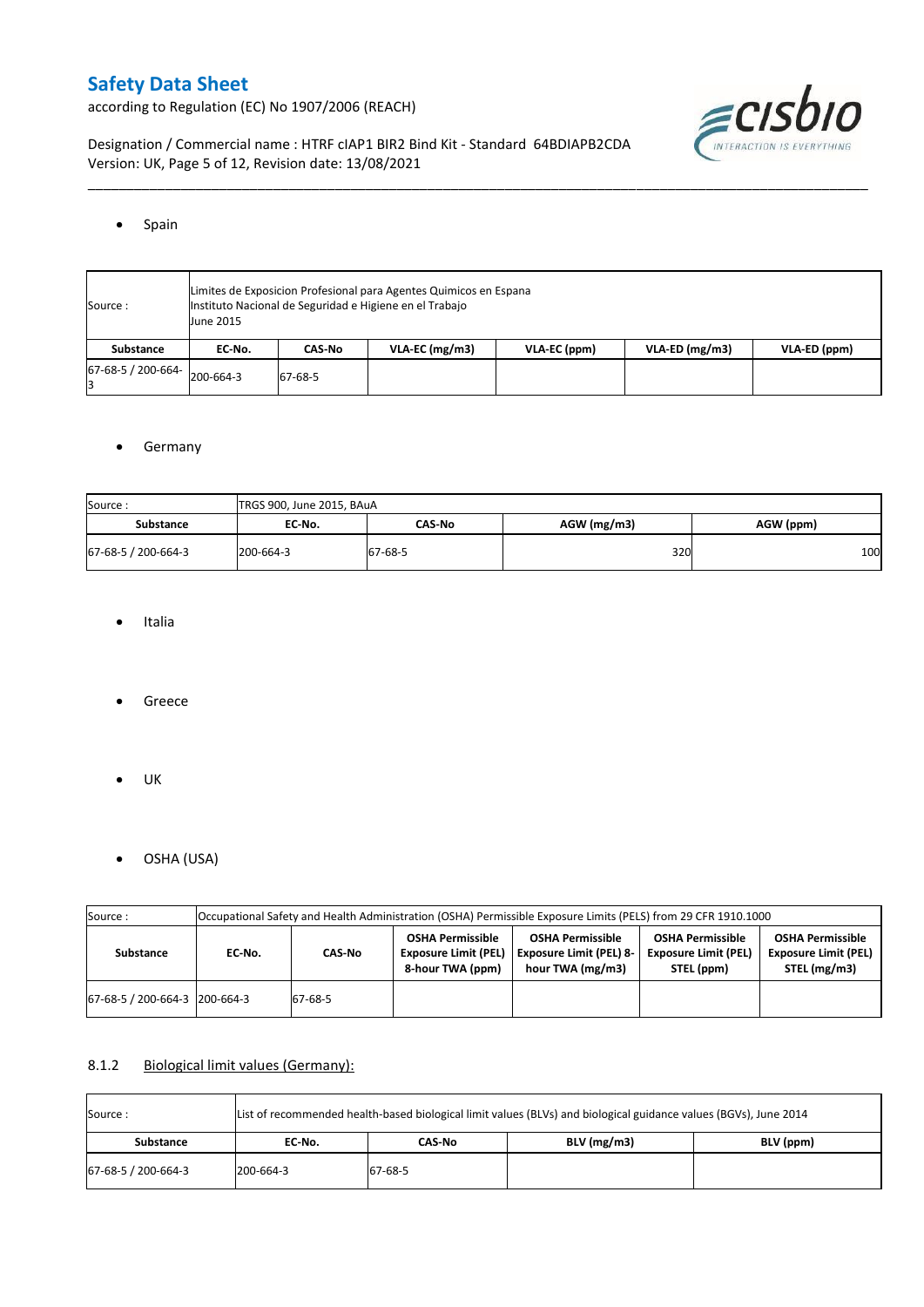according to Regulation (EC) No 1907/2006 (REACH)

ecisbio INTERACTION IS EV **THING** 

## Designation / Commercial name : HTRF cIAP1 BIR2 Bind Kit - Standard 64BDIAPB2CDA Version: UK, Page 6 of 12, Revision date: 13/08/2021

#### \_\_\_\_\_\_\_\_\_\_\_\_\_\_\_\_\_\_\_\_\_\_\_\_\_\_\_\_\_\_\_\_\_\_\_\_\_\_\_\_\_\_\_\_\_\_\_\_\_\_\_\_\_\_\_\_\_\_\_\_\_\_\_\_\_\_\_\_\_\_\_\_\_\_\_\_\_\_\_\_\_\_\_\_\_\_\_\_\_\_\_\_\_\_\_\_\_\_\_\_\_ 8.1.3 Exposure limits at intended use (Germany):

| Source:             | TRGS 903, November 2015, BAuA |         |             |           |
|---------------------|-------------------------------|---------|-------------|-----------|
| <b>Substance</b>    | EC No.                        | CAS-No  | BGW (mg/m3) | BGW (ppm) |
| 67-68-5 / 200-664-3 | 200-664-3                     | 67-68-5 |             |           |

#### 8.1.4 DNEL/PNEC-values:

• DNEL worker

| Source:                    |                   | <b>IGESTIS – substance database</b> |                                                 |                                                       |                                                           |                                                  |                                                       |                                                        |                                                             |
|----------------------------|-------------------|-------------------------------------|-------------------------------------------------|-------------------------------------------------------|-----------------------------------------------------------|--------------------------------------------------|-------------------------------------------------------|--------------------------------------------------------|-------------------------------------------------------------|
| Substance                  | EC-No.            | <b>CAS-No</b>                       | Acute - dermal,<br>local effects<br>(mg/kg/day) | Long-term-<br>dermal, local<br>effects<br>(mg/kg/day) | Long-term –<br>dermal.<br>systemic effects<br>(mg/kg/day) | Acute –<br>linhalation. local<br>effects (mg/m3) | Acute -<br>inhalation,<br>systemic effects<br>(mg/m3) | Long-term $-$<br>linhalation. local<br>effects (mg/m3) | $Long-term -$<br>inhalation,<br>systemic effects<br>(mg/m3) |
| $67 - 68 - 5$<br>200-664-3 | 200-664-3 67-68-5 |                                     |                                                 |                                                       |                                                           | 265-265                                          | 484-484                                               |                                                        |                                                             |

### • DNEL consumer

| Source:                     |                   | <b>IGESTIS - substance database</b> |                                                 |                                                       |                                                             |                                                  |                                                       |                                                      |                                                             |
|-----------------------------|-------------------|-------------------------------------|-------------------------------------------------|-------------------------------------------------------|-------------------------------------------------------------|--------------------------------------------------|-------------------------------------------------------|------------------------------------------------------|-------------------------------------------------------------|
| <b>Substance</b>            | EC No.            | <b>CAS No</b>                       | Acute - dermal.<br>local effects<br>(mg/kg/day) | Long-term-<br>dermal, local<br>effects<br>(mg/kg/day) | Long-term $-$<br>dermal.<br>systemic effects<br>(mg/kg/day) | Acute –<br>linhalation. local<br>effects (mg/m3) | Acute -<br>inhalation.<br>systemic effects<br>(mg/m3) | Long-term –<br>linhalation. local<br>effects (mg/m3) | $Long-term -$<br>inhalation.<br>systemic effects<br>(mg/m3) |
| $67 - 68 - 5/$<br>200-664-3 | 200-664-3 67-68-5 |                                     |                                                 |                                                       |                                                             |                                                  |                                                       |                                                      |                                                             |

#### DNEL remark:

• PNEC

| Source:               | <b>INERIS</b>     |  |              |        |                                                                                                                                                                                                                                                                                                                                                                                                                                                                   |  |              |  |  |                      |  |            |                      |  |              |  |  |  |
|-----------------------|-------------------|--|--------------|--------|-------------------------------------------------------------------------------------------------------------------------------------------------------------------------------------------------------------------------------------------------------------------------------------------------------------------------------------------------------------------------------------------------------------------------------------------------------------------|--|--------------|--|--|----------------------|--|------------|----------------------|--|--------------|--|--|--|
|                       |                   |  | PNEC AQUATIC |        |                                                                                                                                                                                                                                                                                                                                                                                                                                                                   |  |              |  |  |                      |  |            | <b>PNEC Sediment</b> |  |              |  |  |  |
| CAS-No                |                   |  | freshwater   |        |                                                                                                                                                                                                                                                                                                                                                                                                                                                                   |  | marine water |  |  | intermittent release |  | freshwater |                      |  | marine water |  |  |  |
| <b>Substance</b>      | EC-No.            |  |              | (mg/L) | $\lceil \frac{\text{mg}}{\text{mg}} \rceil \text{g} \rceil \text{g} \rceil \text{g} \rceil \text{g} \rceil \text{g} \rceil \text{g} \rceil \text{g} \rceil \text{g} \rceil \text{g} \rceil \text{g} \rceil \text{g} \rceil \text{g} \rceil \text{g} \rceil \text{g} \rceil \text{g} \rceil \text{g} \rceil \text{g} \rceil \text{g} \rceil \text{g} \rceil \text{g} \rceil \text{g} \rceil \text{g} \rceil \text{g} \rceil \text{g} \rceil \text{g} \rceil \text$ |  |              |  |  |                      |  |            |                      |  |              |  |  |  |
| 67-68-5/<br>200-664-3 | 200-664-3 67-68-5 |  |              |        |                                                                                                                                                                                                                                                                                                                                                                                                                                                                   |  |              |  |  |                      |  |            |                      |  |              |  |  |  |

| Source:                     | <b>INERIS</b> |               |                  |         |       |                                |         |       |                 |         |       |                             |         |       |
|-----------------------------|---------------|---------------|------------------|---------|-------|--------------------------------|---------|-------|-----------------|---------|-------|-----------------------------|---------|-------|
|                             |               |               | Others           |         |       |                                |         |       |                 |         |       |                             |         |       |
| <b>Substance</b>            | EC-No.        | <b>CAS-No</b> | <b>PNEC soil</b> |         |       | PNEC sewage treatment<br>plant |         |       | <b>PNEC</b> air |         |       | PNEC secondary<br>poisoning |         |       |
|                             |               |               | (mg/L)           | (mg/kg) | (ppm) | (mg/L)                         | (mg/kg) | (ppm) | (mg/L)          | (mg/kg) | (ppm) | (mg/L)                      | (mg/kg) | (ppm) |
| $67 - 68 - 5/$<br>200-664-3 | 200-664-3     | 67-68-5       |                  |         |       |                                |         |       |                 |         |       |                             |         |       |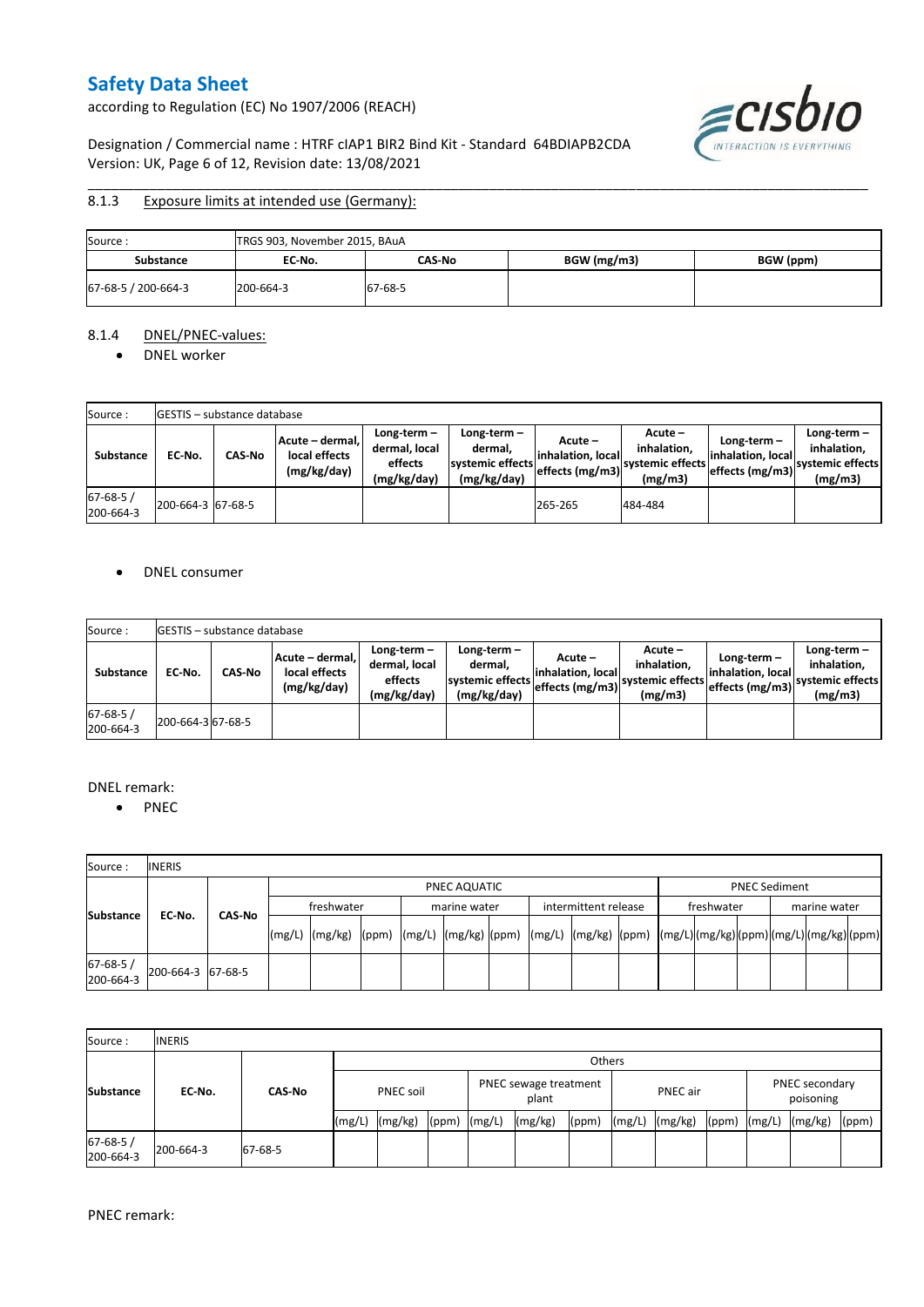according to Regulation (EC) No 1907/2006 (REACH)

Designation / Commercial name : HTRF cIAP1 BIR2 Bind Kit - Standard 64BDIAPB2CDA Version: UK, Page 7 of 12, Revision date: 13/08/2021



Control parameters remark:

#### *8.2 Exposure controls*

- 8.2.1 Appropriate engineering controls:
- 8.2.2 Personal protective equipment:

**Eye / Face protection**: Safety glasses with side-shields ; **Skin protection**:Gloves ;

**Respiratory protection**:Ensure adequate ventilation ;

**Thermal hazards**:

8.2.3 Environmental exposure controls:

# **Section 9 : Physical and chemical properties**

#### *9.1 Information on basic physical and chemical properties*

### **Annearance**

| $-100$                |             |  |
|-----------------------|-------------|--|
| Physical state        | Liquid      |  |
| Colour                | Colorless : |  |
| Odour                 |             |  |
| Odour threshold (ppm) |             |  |

\_\_\_\_\_\_\_\_\_\_\_\_\_\_\_\_\_\_\_\_\_\_\_\_\_\_\_\_\_\_\_\_\_\_\_\_\_\_\_\_\_\_\_\_\_\_\_\_\_\_\_\_\_\_\_\_\_\_\_\_\_\_\_\_\_\_\_\_\_\_\_\_\_\_\_\_\_\_\_\_\_\_\_\_\_\_\_\_\_\_\_\_\_\_\_\_\_\_\_\_\_

|                                                             |                                           | Value | Concentration<br>(mol/L) | Method | Temperature (°C) | Pressure (kPa) | Remark |
|-------------------------------------------------------------|-------------------------------------------|-------|--------------------------|--------|------------------|----------------|--------|
| pH                                                          |                                           |       |                          |        |                  |                |        |
| Melting point (°C)                                          |                                           |       |                          |        |                  |                |        |
| Freezing point (°C)                                         |                                           |       |                          |        |                  |                |        |
| Initial boiling point/boiling range (°C)                    |                                           |       |                          |        |                  |                |        |
| Flash point (°C)                                            |                                           |       |                          |        |                  |                |        |
| Evaporation rate (kg/m <sup>2</sup> /h)                     |                                           |       |                          |        |                  |                |        |
| Flammability (type: ) (%)                                   |                                           |       |                          |        |                  |                |        |
| Upper/lower<br>flammability or explosive                    | Upper explosive limit<br>(%)              |       |                          |        |                  |                |        |
| limits                                                      | Lower explosive limit (%)                 |       |                          |        |                  |                |        |
| Vapour pressure (kPa)                                       |                                           |       |                          |        |                  |                |        |
| Vapour density (g/cm <sup>3</sup> )                         |                                           |       |                          |        |                  |                |        |
| Densities                                                   | Density (g/cm <sup>3</sup> )              |       |                          |        |                  |                |        |
|                                                             | Relative density (g/cm <sup>3</sup> )     |       |                          |        |                  |                |        |
|                                                             | Bulk density (g/cm <sup>3</sup> )         |       |                          |        |                  |                |        |
| Critical density (g/cm <sup>3</sup> )                       |                                           |       |                          |        |                  |                |        |
| Solubility (Type: ) (g/L)                                   |                                           |       |                          |        |                  |                |        |
| Partition coefficient (log Pow)<br>n-octanol/water at pH :  |                                           |       |                          |        |                  |                |        |
| Auto-ignition temperature (°C)                              |                                           |       |                          |        |                  |                |        |
| Decomposition temperature (°C)<br>Decomposition energy : kJ |                                           |       |                          |        |                  |                |        |
| Viscosity                                                   | Viscosity, dynamic (poiseuille)           |       |                          |        |                  |                |        |
|                                                             | Viscosity, cinematic (cm <sup>3</sup> /s) |       |                          |        |                  |                |        |
| Oxidising properties                                        |                                           |       |                          |        |                  |                |        |
| <b>Explosive properties</b>                                 |                                           |       |                          |        |                  |                |        |

#### *9.2 Other information:*

No other relevant data available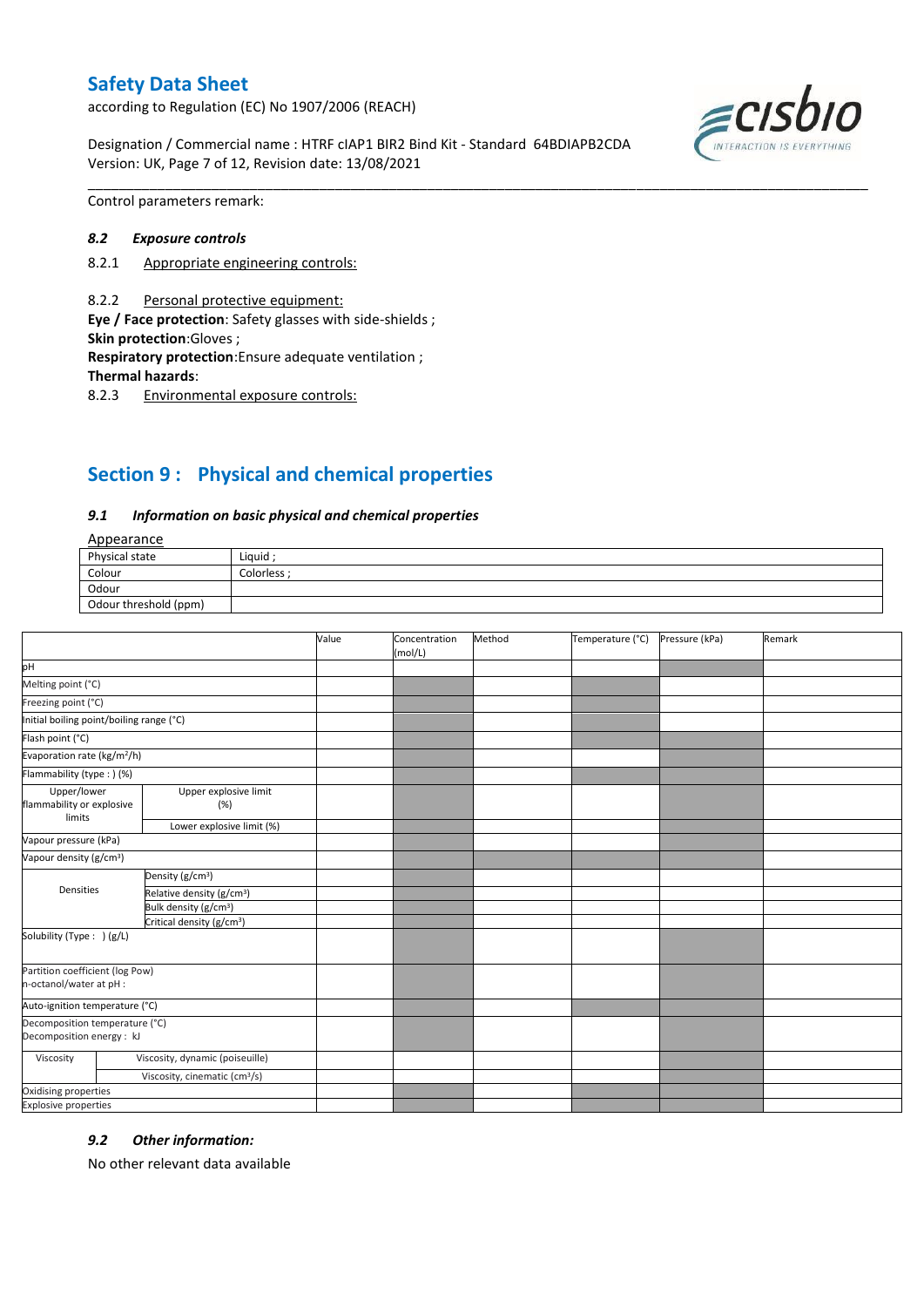according to Regulation (EC) No 1907/2006 (REACH)

Designation / Commercial name : HTRF cIAP1 BIR2 Bind Kit - Standard 64BDIAPB2CDA Version: UK, Page 8 of 12, Revision date: 13/08/2021



## **Section 10 : Stability and reactivity**

*10.1 Reactivity* This material is considered to be non-reactive under normal use conditions. ;

\_\_\_\_\_\_\_\_\_\_\_\_\_\_\_\_\_\_\_\_\_\_\_\_\_\_\_\_\_\_\_\_\_\_\_\_\_\_\_\_\_\_\_\_\_\_\_\_\_\_\_\_\_\_\_\_\_\_\_\_\_\_\_\_\_\_\_\_\_\_\_\_\_\_\_\_\_\_\_\_\_\_\_\_\_\_\_\_\_\_\_\_\_\_\_\_\_\_\_\_\_

- *10.2 Chemical stability*
- *10.3 Possibility of hazardous reactions*
- *10.4 Conditions to avoid:*
- *10.5 Incompatible materials:*
- *10.6 Hazardous decomposition products:*

Does not decompose when used for intended uses. ;

## **Section 11 : Toxicological information**

Toxicokinetics, metabolism and distribution

### *11.1 Information on toxicological effects*

Substances

**Acute toxicity**

Animal data: Acute oral toxicity:

Acute dermal toxicity:

Acute inhalative toxicity:

Practical experience / human evidence: Assessment / Classification: General Remark:

### **•** Skin corrosion/irritation

Animal data:

In-vitro skin test method: In-vitro skin test result: Assessment / Classification:

**Eye damage/irritation**

Animal data:

In vitro eye test method: In vitro eye test result: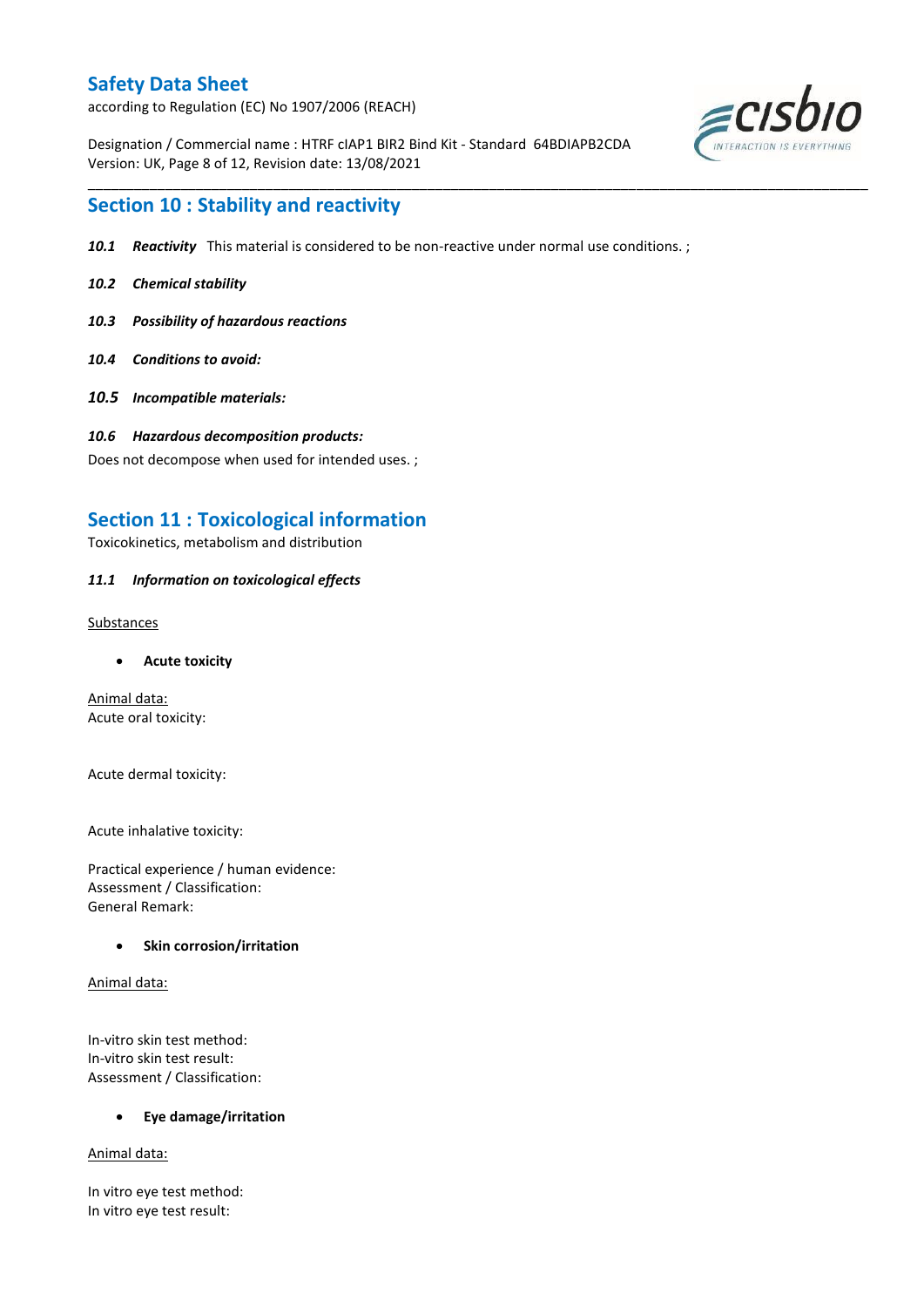according to Regulation (EC) No 1907/2006 (REACH)

Designation / Commercial name : HTRF cIAP1 BIR2 Bind Kit - Standard 64BDIAPB2CDA Version: UK, Page 9 of 12, Revision date: 13/08/2021

\_\_\_\_\_\_\_\_\_\_\_\_\_\_\_\_\_\_\_\_\_\_\_\_\_\_\_\_\_\_\_\_\_\_\_\_\_\_\_\_\_\_\_\_\_\_\_\_\_\_\_\_\_\_\_\_\_\_\_\_\_\_\_\_\_\_\_\_\_\_\_\_\_\_\_\_\_\_\_\_\_\_\_\_\_\_\_\_\_\_\_\_\_\_\_\_\_\_\_\_\_



Assessment / Classification:

- **CMR effects (carcinogenity, mutagenicity and toxicity for reproduction)**
	- o Germ cell mutagenicity:

Animal data:

Assessment / Classification:

o Carcinogenicity

Practical experience / human evidence: Animal data:

Other information: Assessment / Classification:

o Reproductive toxicity

Practical experience / human evidence: Animal data:

Other information: Assessment / Classification:

Overall assessment on CMR properties:

- **Specific target organ toxicity (single exposure)**
	- o STOT SE 1 and 2

Animal data:

Other information:

o STOT SE 3

Practical experience / human evidence:

Other information: Assessment / Classification:

#### **Specific target organ toxicity (repeated exposure)**

Practical experience / human evidence: Animal data:

Assessment / Classification: Other information

**Aspiration hazard**

Practical experience / human evidence: Experimental data: viscosity data: see SECTION 9.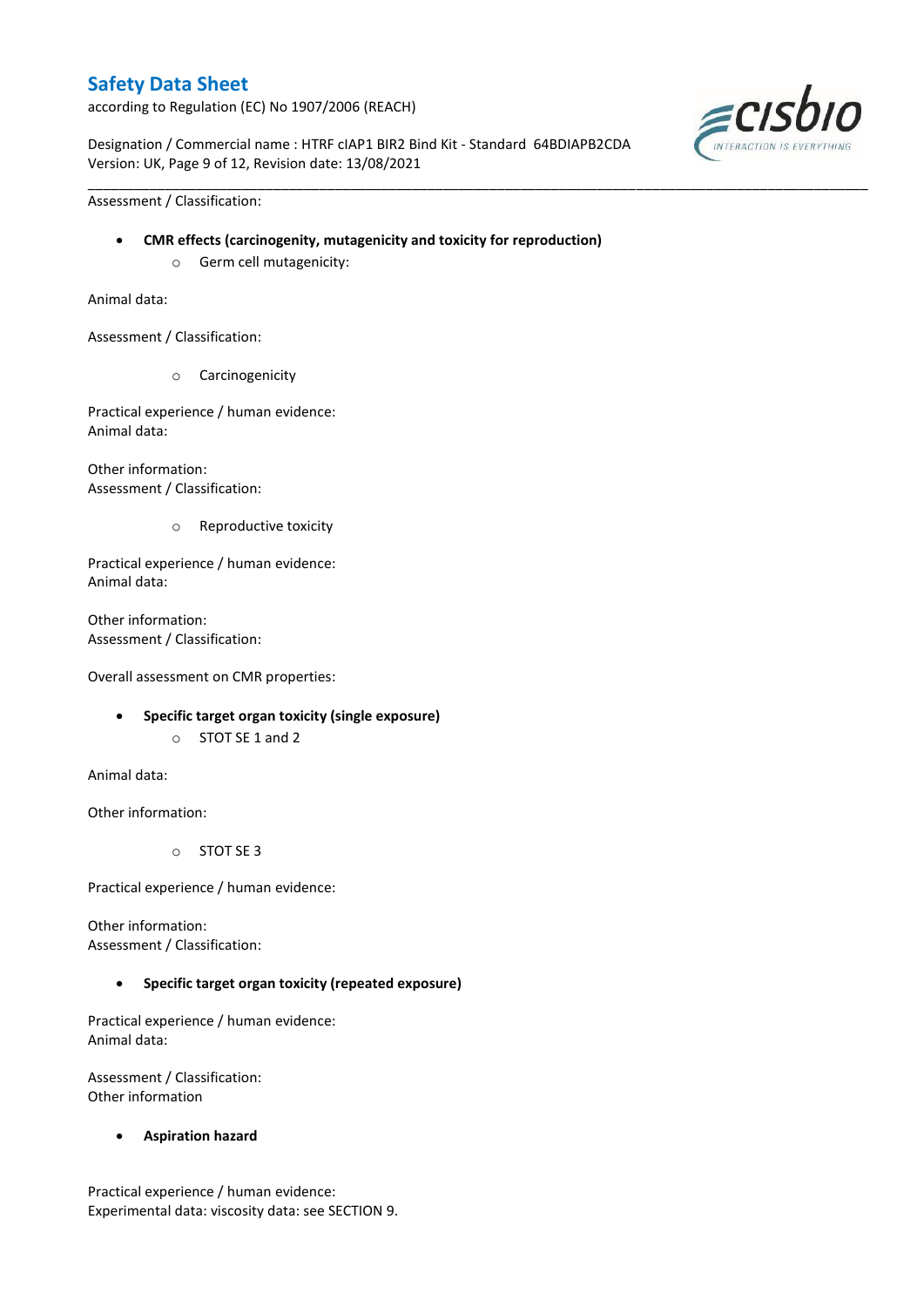according to Regulation (EC) No 1907/2006 (REACH)

Designation / Commercial name : HTRF cIAP1 BIR2 Bind Kit - Standard 64BDIAPB2CDA Version: UK, Page 10 of 12, Revision date: 13/08/2021

Assessment / Classification: Remark:

11.1.1 Mixtures No toxicological information is available for the mixture itself

## **Section 12 : Ecological information**

In case that test data regarding one endpoint/differentiation exist for the mixture itself, the classification is carried out according to the substance criteria (excluding biodegradation and bioaccumulation). If no test data exist, the criteria for mixture classification has to be used (calculation method) in this case the toxicological data of the ingredients are shown.

\_\_\_\_\_\_\_\_\_\_\_\_\_\_\_\_\_\_\_\_\_\_\_\_\_\_\_\_\_\_\_\_\_\_\_\_\_\_\_\_\_\_\_\_\_\_\_\_\_\_\_\_\_\_\_\_\_\_\_\_\_\_\_\_\_\_\_\_\_\_\_\_\_\_\_\_\_\_\_\_\_\_\_\_\_\_\_\_\_\_\_\_\_\_\_\_\_\_\_\_\_

### *12.1 Aquatic toxicity:*

Acute (short-term) fish toxicity

Chronic (long-term) fish toxicity

Acute (short-term) toxicity to crustacea

Chronic (long-term) toxicity to crustacea

Acute (short-term) toxicity to algae and cyanobacteria

Toxicity to microorganisms and other aquatic plants / organisms

Assessment / Classification:

### *12.2 Persistence and degradability*

Biodegradation:

Abiotic Degradation:

Assessment / Classification:

### *12.3 Bioaccumulative potential*

Bioconcentration factor (BCF):

*12.4 Mobility in soil*

### *12.5 Results of PBT and vPvB assessment*

### *12.6 Other adverse effects:*

Additional ecotoxicological information:

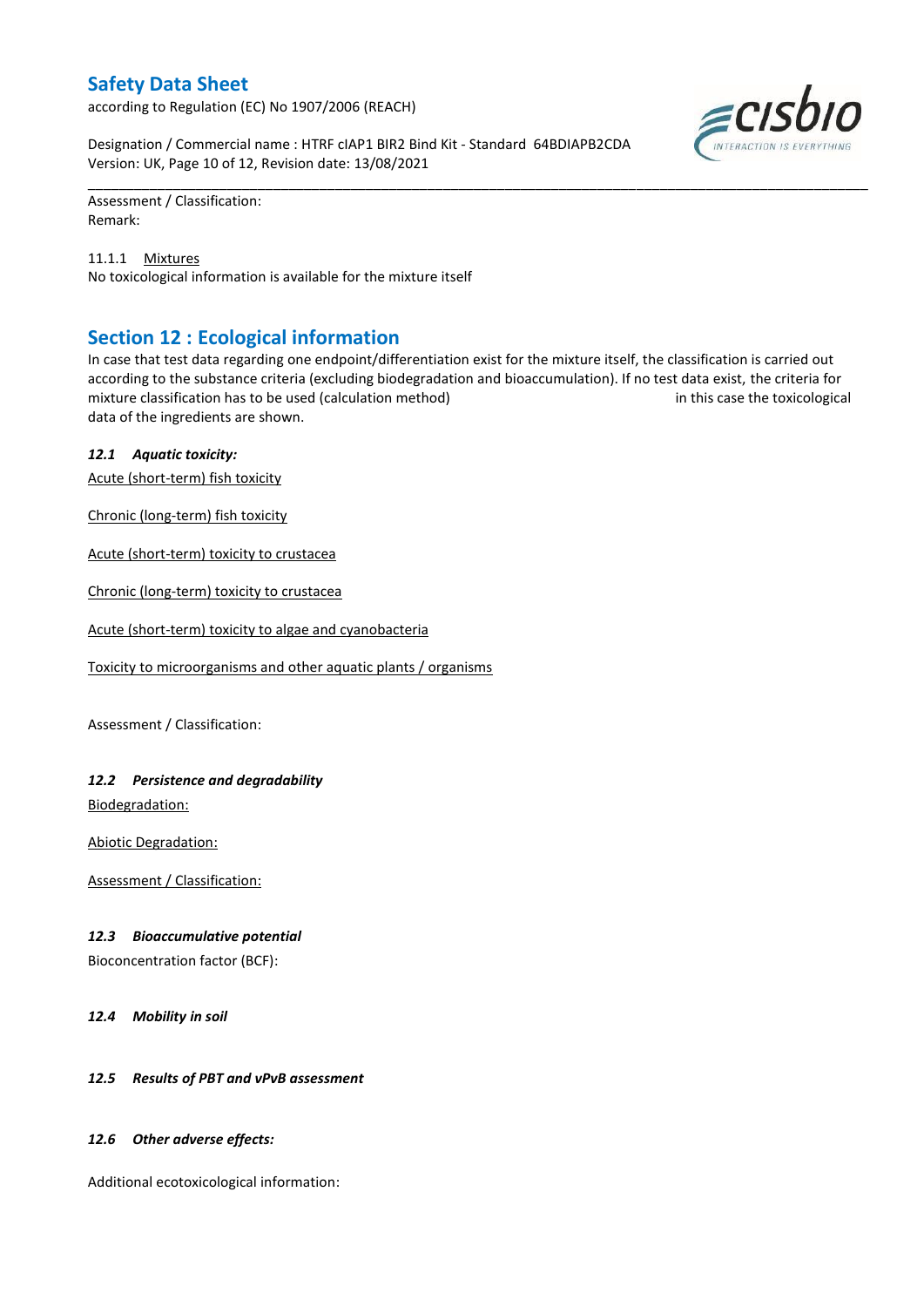according to Regulation (EC) No 1907/2006 (REACH)

Designation / Commercial name : HTRF cIAP1 BIR2 Bind Kit - Standard 64BDIAPB2CDA Version: UK, Page 11 of 12, Revision date: 13/08/2021



## **Section 13 : Disposal considerations**

### *13.1 Waste treatment methods*

Waste treatment options:Dispose of waste according to applicable legislation. ;

# **Section 14 : Transport information**

ADR/RID/AND/IMDG/IATA

| UN No.                     |  |
|----------------------------|--|
| UN Proper shipping name    |  |
| Transport hazard class(es) |  |
| Hazard label(s)            |  |
| Packing group              |  |

\_\_\_\_\_\_\_\_\_\_\_\_\_\_\_\_\_\_\_\_\_\_\_\_\_\_\_\_\_\_\_\_\_\_\_\_\_\_\_\_\_\_\_\_\_\_\_\_\_\_\_\_\_\_\_\_\_\_\_\_\_\_\_\_\_\_\_\_\_\_\_\_\_\_\_\_\_\_\_\_\_\_\_\_\_\_\_\_\_\_\_\_\_\_\_\_\_\_\_\_\_

#### *Transport in bulk according to Annex II of MARPOL 73/78 and the IBC Code*

| Land transport (ADR/RID)                                             |                                               |  |  |
|----------------------------------------------------------------------|-----------------------------------------------|--|--|
| <b>Classification code ADR:</b>                                      | Special Provisions for ADR/RID:               |  |  |
| Limited quantities for ADR/RID:                                      | <b>Excepted Quantities for ADR/RID:</b>       |  |  |
| Packing Instructions for ADR/RID:                                    | Special packing provisions for ADR/RID:       |  |  |
| Mixed packing provisions:                                            |                                               |  |  |
| Portable tanks and bulk containers Instructions:                     |                                               |  |  |
| Portable tanks and bulk containers Special Provisions:               |                                               |  |  |
| <b>ADR Tank Code:</b>                                                | ADR Tank special provisions:                  |  |  |
| Vehicle for tank carriage:                                           |                                               |  |  |
| Special provisions for carriage Packages:                            |                                               |  |  |
| Special provisions for carriage Bulk:                                |                                               |  |  |
| Special provisions for carriage for loading, unloading and handling: |                                               |  |  |
| Special Provisions for carriage Operation:                           |                                               |  |  |
| Hazard identification No:                                            | Transport category (Tunnel restriction code): |  |  |
|                                                                      |                                               |  |  |
| Sea transport (IMDG)                                                 |                                               |  |  |
| Marine Pollutant:                                                    | Subsidiary risk(s) for IMDG:                  |  |  |
| Packing provisions for IMDG:                                         | Limited quantities for IMDG:                  |  |  |
| Packing instructions for IMDG:                                       | <b>IBC</b> Instructions:                      |  |  |
| <b>IBC Provisions:</b>                                               | <b>IMO</b> tank instructions:                 |  |  |
| UN tank instructions:                                                | Tanks and bulk Provisions:                    |  |  |
| EmS:                                                                 | Stowage and segregation for IMDG:             |  |  |
| Properties and observations:                                         |                                               |  |  |
|                                                                      |                                               |  |  |
| Inland waterway transport (ADN)                                      |                                               |  |  |
| <b>Classification Code ADN:</b>                                      | <b>Special Provisions ADN:</b>                |  |  |
| Limited quantities ADN:                                              | <b>Excepted quantities ADN:</b>               |  |  |
| Carriage permitted:                                                  | Equipment required:                           |  |  |
| Provisions concerning loading and unloading:                         | Provisions concerning carriage:               |  |  |
| Number of blue cones/lights:                                         | Remark:                                       |  |  |
|                                                                      |                                               |  |  |
| Air transport (ICAO-TI / IATA-DGR)<br>Cubridians rick for IATA.      | Evented quantity for IATA.                    |  |  |
|                                                                      |                                               |  |  |

### Subsidiary risk for IATA: Excepted quantity for IATA: Passenger and Cargo Aircraft Limited Quantities Packing Instructions: Passenger and Cargo Aircraft Limited Quantities Maximal Net Quantity :